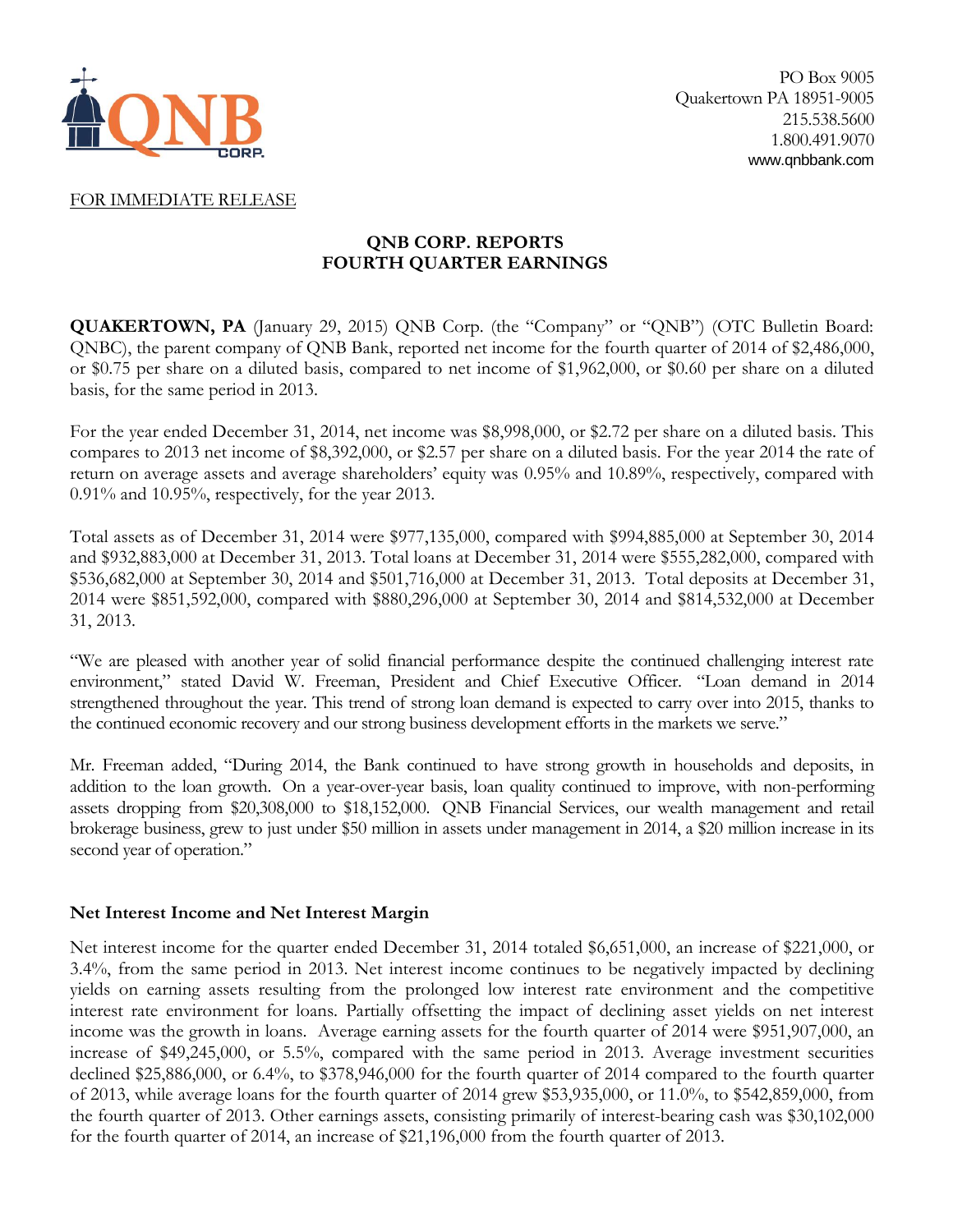In addition to cash flow from mortgage backed securities payments, increases in deposit balances funded growth in earning assets. Average deposits for the fourth quarter of 2014 were \$867,870,000, an increase of \$50,938,000, or 6.2%, from the same quarter in 2013. The company enjoyed growth in non-interest bearing and interest-bearing demand deposits of \$11,363,000, or 15.0%, to \$87,074,000 and \$13,180,000, or 12.1%, to \$122,476,000, respectively, in the fourth quarter 2014, compared to the same period in 2013. These lower-cost deposits also provide opportunity for fee income.

During the fourth quarter of each year school districts and municipal entities deposit tax receipts resulting in seasonal growth in QNB's deposit balances. These deposits are generally withdrawn over the following three quarters as these entities use the funds for operations. Average interest-bearing municipal demand accounts increased \$16,485,000, or 12.8%, to \$145,322,000 for the fourth quarter of 2014 compared to the same period in 2013. Money market and savings balances grew 4.8% and 2.1% to \$60,128,000 and \$209,067,000, respectively, for the fourth quarter of 2014, compared to the same period in 2013. Average time deposits grew \$2,791,000, or 1.2%, to \$243,803,000 in fourth quarter 2014, compared to fourth quarter 2013.

The net interest margin for the fourth quarter of 2014 was 2.96% compared to 3.04% for the fourth quarter of 2013 and 3.04% for the linked third quarter of 2014. The prolonged low interest rate environment and competitive rate environment for loans has continued to exert pressure on asset yields as longer term assets reprice to lower interest rate levels while funding costs are near their implied floors. The growth in municipal deposit balances during the third quarter of 2014 and the investment of the majority of these deposits into short-term agency and mortgage-backed securities also impacted the margin, as these transactions while increasing incremental net interest income do so at a significantly tighter interest rate spread.

The yield on earning assets declined 11 basis points from 3.56% for the fourth quarter of 2013 to 3.45% for the fourth quarter of 2014. When comparing the change in the yield on earning assets between the two quarters, loans and investment securities yields declined from 4.56% and 2.42%, respectively, for the fourth quarter of 2013 to 4.35% and 2.41%, respectively, for the fourth quarter of 2014, a decline of 21 basis points and one basis point, respectively. The cost of interest-bearing liabilities declined by three basis points from 0.60% for the fourth quarter of 2013 to 0.57% for the fourth quarter of 2014. The interest rate paid on interest-bearing deposits remained steady, at 0.58% for the fourth quarter of 2013 and 2014.

For the year ended December 31, 2014 net interest income was \$26,126,000, an increase of \$575,000, or 2.3%, from the \$25,551,000 reported for 2013. The reasons for this modest increase for the twelve months ended December 31, 2014 mirror the factors discussed in the quarterly analysis of net interest income. The change in the mix of earning assets with loans representing a larger proportion of earning assets has helped maintain the net interest margin.

The net interest margin for 2014 was 3.07%, a decrease of two basis points from the 3.09% reported for 2013. When comparing the years ended December 31, 2013 and 2014, the average rate earned on earning assets declined nine basis points from 3.66% to 3.57%. The yield on loans declined 26 basis points to 4.46%, while yields on investment securities improved one basis point to 2.47%. In comparison, the interest rate paid on total average interest-bearing liabilities declined seven basis points from 0.65% for 2013 to 0.58% for 2014 with the average rate paid on interest-bearing deposits declining six basis points from 0.64% to 0.58% comparing the same periods.

For the year ended December 31, 2014 average earning assets increased \$22,544,000, or 2.5%, with average loans increasing \$41,205,000, or 8.5%, and average investment securities decreasing \$27,155,000, or 6.9%. Over this same period average funding sources increased \$18,396,000, or 2.2%, with average total deposits increasing \$20,245,000, or 2.5%. The increase in average deposits was centered in non-interest-bearing and interest-bearing demand deposits, municipal deposits and savings accounts.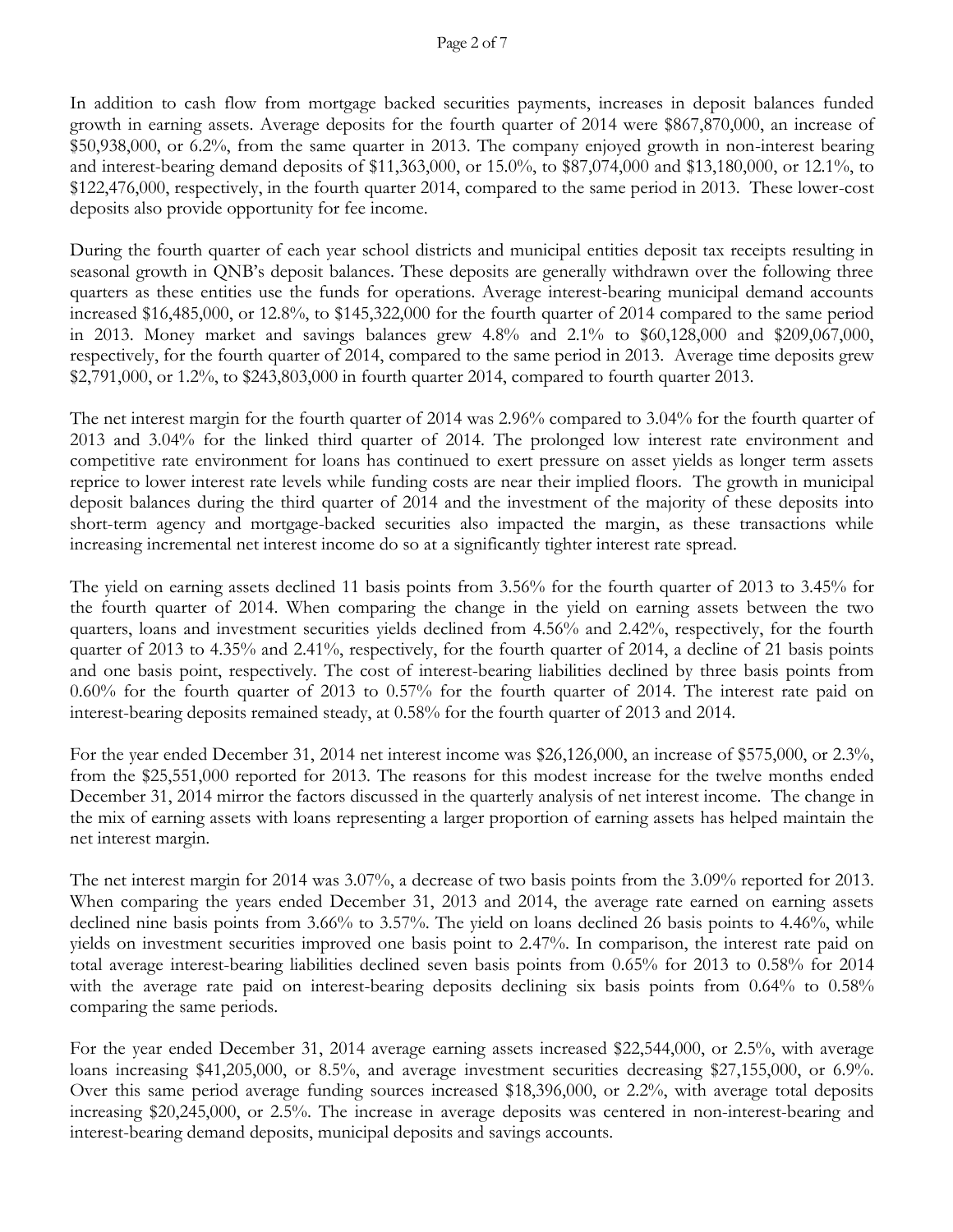## **Asset Quality, Provision for Loan Loss and Allowance for Loan Loss**

QNB closely monitors the quality of its loan portfolio and considers many factors when performing a quarterly analysis of the appropriateness of the allowance for loan losses and calculating the required provision for loan losses. This analysis considers a number of relevant factors including: specific impairment reserves, historical loan loss experience, general economic conditions, levels of and trends in delinquent and non-performing loans, levels of classified loans, trends in the growth rate of loans and concentrations of credit.

QNB recorded a provision for loan losses of \$400,000 in the fourth quarter of 2014 compared to \$150,000 in the fourth quarter of 2013. For both years ended December 31, 2014 and 2013 the provision for loan losses was \$400,000. Net loan charge-offs were \$765,000 for the fourth quarter of 2014, or 0.56% annualized of total average loans, compared with \$220,000 for the fourth quarter of 2013, or 0.17% annualized of total average loans. For the years ended December 31, 2014 and 2013 net loan charge-offs were \$1,324,000, or 0.25%, and \$1,247,000, or 0.26%, respectively. The majority of charge-offs recorded during both 2014 and 2013 had specific reserves established during the allowance for loan loss calculation process prior to the ultimate decision to charge-off the loan.

QNB's allowance for loan losses of \$8,001,000 represents 1.44% of total loans at December 31, 2014 compared to an allowance for loan losses of \$8,925,000, or 1.78% of total loans at December 31, 2013.

Asset quality has improved over the past year with total non-performing assets of \$18,152,000 at December 31, 2014 compared with \$20,308,000 at December 31, 2013. Included in this classification are non-performing loans, other real estate owned (OREO) and repossessed assets, and non-accrual pooled trust preferred securities. Total non-performing loans, which represent loans on non-accrual status, loans past due 90 days or more and still accruing interest, and troubled debt restructured loans were \$12,667,000, or 2.28% of loans receivable, at December 31, 2014 compared with \$15,414,000, or 3.07% of loans receivable, at December 31, 2013. Loans on non-accrual status were \$10,770,000 at December 31, 2014 compared with \$13,453,000 at December 31, 2013. The reduction in non-accrual loans is the result of \$4.3 million in payments and \$1.1 million in charge-offs which was partially offset by the designation of a large relationship as non-accrual in the fourth quarter 2014. In cases where there is a collateral shortfall on non-accrual loans, specific impairment reserves have been established based on updated collateral values even if the borrower continues to pay in accordance with the terms of the agreement. Of the total amount of non-accrual loans at December 31, 2014, \$5,418,000, or 50.3% of the loans classified as non-accrual, are current or past due less than 30 days as of the end of the year. In addition to the continuing trend of reduced total non-performing loans, loans classified as substandard or doubtful, which includes non-performing loans, continue to improve. At December 31, 2014 substandard or doubtful loans totaled \$34,354,000, a reduction of \$4,469,000, or 11.5%, from the \$38,823,000 reported as of December 31, 2013.

QNB had other real estate owned and other repossessed assets of \$3,046,000 as of December 31, 2014 compared with \$2,825,000 at December 31, 2013. Included in other real estate owned at December 31, 2014 is one property with a fair value of \$2,325,000 which was sold in January 2015. Non-accrual pooled trust preferred securities are carried at fair value, which was \$2,439,000 and \$2,069,000 at December 31, 2014 and 2013, respectively. The increase in the value of non-accrual pooled trust preferred securities reflects an improvement in the fair value of these securities and not the purchase of additional securities.

## **Non-Interest Income**

Total non-interest income was \$2,588,000 for the fourth quarter of 2014, an increase of \$1,315,000, or 103.3%, compared with the same period in 2013. On November 26, 2014, QNB transferred its former internet domain name to a third party for a purchase price of \$1.0 million, as disclosed in a Form 8-k filing dated December 2,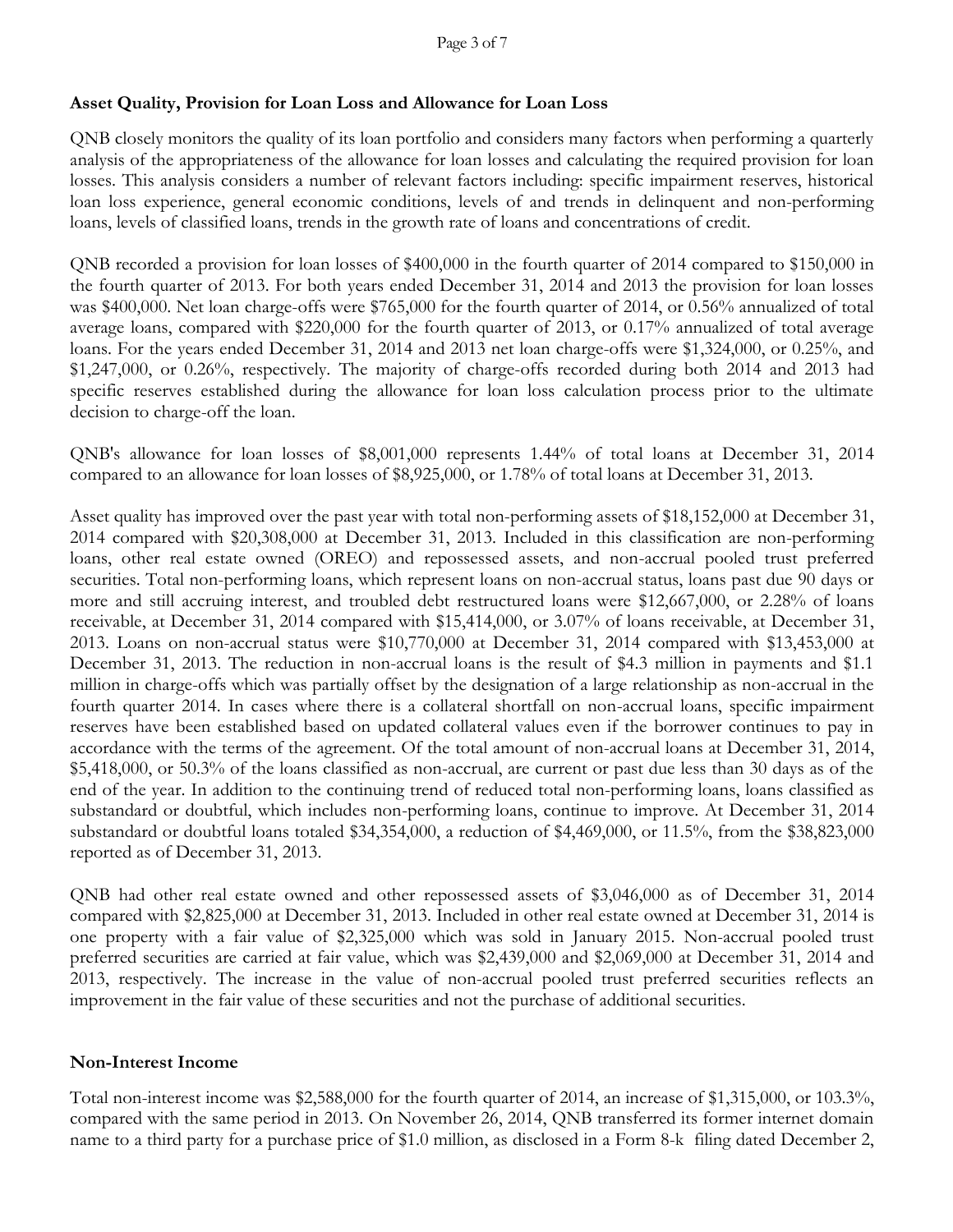#### Page 4 of 7

2014. The Company also received a life insurance benefit totaling \$158,000 during the quarter. Excluding these two non-recurring items, the Company posted an increase in non-interest income of \$157,000, or 12.3%, for the fourth quarter of 2014, compared to the same period in 2013.

QNB provides securities and advisory services under the name of QNB Financial Services through Investment Professionals, Inc., a non-affiliated registered Broker/Dealer and Registered Investment Advisor. The contribution from retail brokerage and advisory income increased \$62,000, or 43.7%, to \$204,000 during the fourth quarter 2014, compared to the same period in 2013. Net gains on the sale of residential mortgages increased \$21,000, or 31.8%, to \$87,000, as mortgage loan activity picked up in the fourth quarter of 2014 due to a decline in rates when compared to the same quarter in 2013,. Net gains on investment securities, at \$25,000, increased \$20,000 when comparing the two quarters. Fees for services to customers, primarily service charges on deposit accounts, increased \$22,000, which was partially offset by a decline of \$11,000 in ATM and debit card income.

Total non-interest income for the years ended December 31, 2014 and 2013 was \$7,542,000 and \$5,813,000 respectively, an increase of \$1,729,000, or 29.7%. Excluding the non-recurring items, the domain name sale proceeds and life insurance benefit, the company posted an increase in non-interest income of \$571,000, or 9.8%, for the twelve months ended of 2014, compared to the same period in 2013. Net gain on investment securities available for sale increased \$288,000 to \$1,112,000 for the year ended December 31, 2014, compared to the same period in 2013. This is due in part to an impairment write down in the equity securities portfolio in 2013 which did not reoccur in 2014 totaling \$43,000, as well as an increase in net securities sale gains of \$245,000. Net gains on trading activity contributed \$156,000 to non-interest income and represents realized and unrealized gains and losses, net of expenses, on the municipal bond trading account portfolio that was started during the first quarter of 2014. Retail brokerage income increased \$134,000 in the twelve months ended December 31, 2014, compared to the same period in 2013. Fees for services to customers increased \$93,000, or 5.8%, when comparing the year ended December 31, 2014 to prior year with the primary contributor reflective of higher volume over overdrafts. Gains recognized on the sale of residential mortgage loans declined \$167,000 to \$258,000 due to the decreased levels of refinance activity.

Other non-interest income increased by \$1,239,000 to \$2,187,000 comparing the year ended December 31, 2014 to 2013. Excluding non-recurring items totaling \$1,158,000, the increase in other non-interest income was \$81,000, or 8.5%. There were no OREO sales and therefore no loss on sale in 2014, compared to a \$174,000 loss on sale of OREO in 2013. In addition, the Company received \$30,000 in rental income for an OREO property in 2014. The positive contribution of OREO in 2014 was offset by a decline in title company income and mortgage servicing fees of \$61,000 and \$17,000, respectively, due to the slowdown of refinance activity in 2014.

## **Non-Interest Expense**

Total non-interest expense was \$5,622,000 for the fourth quarter of 2014, an increase of \$550,000, or 10.8%, compared to \$5,072,000 for the fourth quarter of 2013. Salaries and benefits expense increased \$425,000, or 16.2%, when comparing the two quarters with the majority of this increase, \$239,000, related to benefits expense. Medical costs comprise the largest portion of the benefits increase when comparing the quarters. The remaining \$186,000 increase in salary and benefits costs is due primarily to an accrual for 2014 incentive compensation. Other contributors to the increase in non-interest expense when comparing fourth quarter 2014 to the same period in 2013 include consulting and third party services, which increased \$39,000, or 10.6%, and the establishment of a reserve for unfunded loan commitments of \$59,000.

Total non-interest expense was \$21,626,000 for the year ended December 31, 2014, an increase of \$1,400,000, or 6.9%, from the same period in 2013. Salaries and benefits expense increased \$1,096,000, or 10.4%. Salary expense increased by \$528,000, or 6.3%, with higher salary expense of \$247,000 comprising 2.9% of the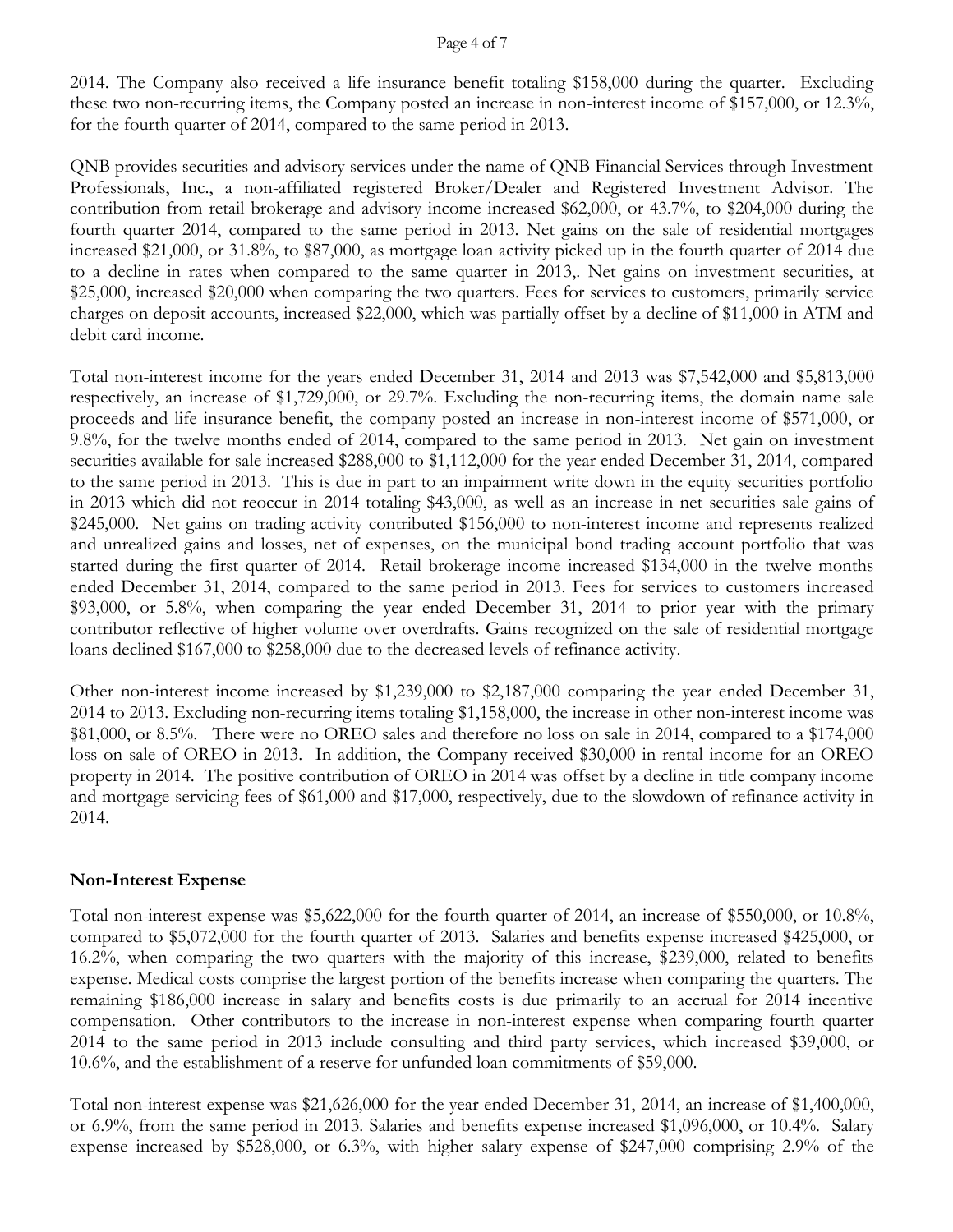#### Page 5 of 7

increase and accrued incentive in 2014 comprising the remaining 3.4% of the increase. There was no incentive accrual in the twelve months ended December 31, 2013. Employee benefits costs increased \$568,000, or 26.8%, with medical insurance premiums increasing 48.8%. Also contributing to the increase in total noninterest expense was a \$106,000, or 3.2%, increase in net occupancy and furniture and equipment expense primarily related to an increase in equipment maintenance costs coupled with higher depreciation and amortization expense on new furniture, equipment and software.

Other non-interest expense increased by \$198,000, or 3.1%, comparing the year ended December 31, 2014 with the same period in 2013. Consulting and other third party expense increased \$189,000, or 12.7%, while marketing related expenses declined by \$131,000, or 13.5%, for the year ended December 31, 2014 compared to 2013.

### **About the Company**

QNB Corp. is the holding company for QNB Bank, which is headquartered in Quakertown, Pennsylvania. QNB Bank currently operates eleven branches in Bucks, Montgomery and Lehigh Counties and offers commercial and retail banking services in the communities it serves. In addition, the Company provides securities and advisory services under the name of QNB Financial Services through Investment Professionals, Inc., a registered Broker/Dealer and Registered Investment Advisor, and title insurance as a member of Laurel Abstract Company LLC. More information about QNB Corp. and QNB Bank is available at www.qnbbank.com.

### **Forward Looking Statement**

This press release may contain forward-looking statements as defined in the Private Securities Litigation Act of 1995. Actual results and trends could differ materially from those set forth in such statements due to various factors. Such factors include the possibility that increased demand or prices for the Company's financial services and products may not occur, changing economic and competitive conditions, technological developments, and other risks and uncertainties, including those detailed in the Company's filings with the Securities and Exchange Commission, including "Item lA. Risk Factors," set forth in the Company's Annual Report on Form 10-K for the fiscal year ended December 31, 2013. You should not place undue reliance on any forward-looking statements. These statements speak only as of the date of this press release, even if subsequently made available by the Company on its website or otherwise. The Company undertakes no obligation to update or revise these statements to reflect events or circumstances occurring after the date of this press release.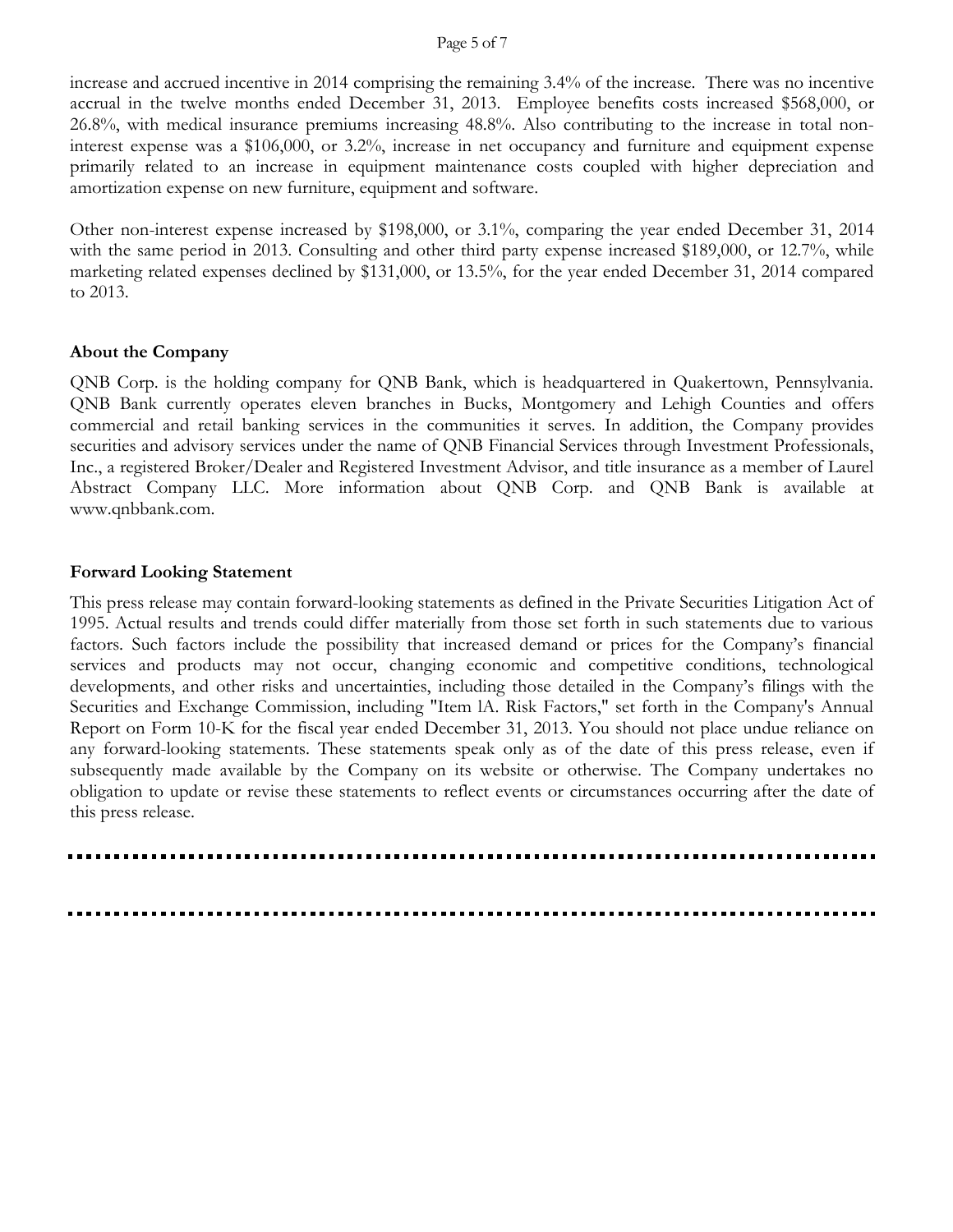# Page 6 of 7

| QNB Corp.<br>Consolidated Selected Financial Data (unaudited) |                        |              |                        |                        |              |  |  |  |  |  |  |
|---------------------------------------------------------------|------------------------|--------------|------------------------|------------------------|--------------|--|--|--|--|--|--|
|                                                               |                        |              |                        |                        |              |  |  |  |  |  |  |
| (Dollars in thousands)                                        |                        |              |                        |                        |              |  |  |  |  |  |  |
|                                                               |                        |              |                        |                        |              |  |  |  |  |  |  |
| <b>Balance Sheet (Period End)</b>                             | 12/31/14               | 9/30/14      | 6/30/14                | 3/31/14                | 12/31/13     |  |  |  |  |  |  |
| Assets                                                        | \$977,135              | \$994,885    | \$915,875              | \$934,092              | \$932,883    |  |  |  |  |  |  |
| Investment securities                                         |                        |              |                        |                        |              |  |  |  |  |  |  |
| Trading                                                       | 4,207                  | 4,122        | 4,531                  | 4,485                  |              |  |  |  |  |  |  |
| Available-for-sale                                            | 375,219                | 362,468      | 344,277                | 359,452                | 388,670      |  |  |  |  |  |  |
| Held-to-maturity                                              | 146                    | 146          | 146                    | 146                    | 146          |  |  |  |  |  |  |
| Loans receivable                                              | 555,282                | 536,682      | 521,979                | 521,856                | 501,716      |  |  |  |  |  |  |
| Allowance for loan losses                                     | (8,001)                | (8,366)      | (8,900)                | (8, 819)               | (8,925)      |  |  |  |  |  |  |
| Net loans                                                     | 547,281                | 528,316      | 513,079                | 513,037                | 492,791      |  |  |  |  |  |  |
| Deposits                                                      | 851,592                | 880,296      | 796,656                | 814,234                | 814,532      |  |  |  |  |  |  |
| Demand, non-interest bearing                                  | 86,920                 | 82,983       | 83,278                 | 80,029                 | 75,987       |  |  |  |  |  |  |
| Interest-bearing demand, money market and savings             | 521,425                | 550,962      | 471,486                | 495,134                | 499,000      |  |  |  |  |  |  |
| Time                                                          | 243,247                | 246,351      | 241,892                | 239,071                | 239,545      |  |  |  |  |  |  |
| Short-term borrowings                                         | 35,189                 | 28,648       | 34,100                 | 32,935                 | 35,156       |  |  |  |  |  |  |
| Long-term debt                                                |                        |              |                        | 5,000                  | 5,000        |  |  |  |  |  |  |
| Shareholders' equity                                          | 86,354                 | 83,328       | 82,631                 | 79,010                 | 75,625       |  |  |  |  |  |  |
|                                                               |                        |              |                        |                        |              |  |  |  |  |  |  |
| <b>Asset Quality Data (Period End)</b>                        |                        |              |                        |                        |              |  |  |  |  |  |  |
| Non-accrual loans                                             | \$<br>10,770           | 10,559<br>\$ | \$<br>12,573           | 12,824<br>\$           | \$<br>13,453 |  |  |  |  |  |  |
| Loans past due 90 days or more and still accruing             |                        |              | 84                     |                        |              |  |  |  |  |  |  |
| Restructured loans                                            | 1,897                  | 1,895        | 1,916                  | 1,936                  | 1,960        |  |  |  |  |  |  |
| Non-performing loans                                          | 12,667                 | 12,454       | 14,573                 | 14,760                 | 15,414       |  |  |  |  |  |  |
| Other real estate owned and repossessed assets                | 3,046                  | 3,046        | 2,833                  | 2,825                  | 2,825        |  |  |  |  |  |  |
| Non-accrual pooled trust preferred securities                 | 2,439                  | 2,462        | 2,393                  | 2,238                  | 2,069        |  |  |  |  |  |  |
| Non-performing assets                                         | $\mathbb{S}$<br>18,152 | 17,962<br>\$ | 19,799<br>$\mathbb{S}$ | $\mathbb{S}$<br>19,823 | \$<br>20,308 |  |  |  |  |  |  |
|                                                               |                        |              |                        |                        |              |  |  |  |  |  |  |
| Allowance for loan losses                                     | \$8,001                | \$8,366      | \$8,900                | \$8,819                | \$8,925      |  |  |  |  |  |  |
|                                                               |                        |              |                        |                        |              |  |  |  |  |  |  |
| Non-performing loans / Loans excluding held-for-sale          | 2.28%                  | 2.32%        | 2.79%                  | 2.83%                  | $3.07\%$     |  |  |  |  |  |  |
| Non-performing assets / Assets                                | 1.86%                  | 1.81%        | 2.16%                  | 2.12%                  | 2.18%        |  |  |  |  |  |  |
| Allowance for loan losses / Loans excluding held-for-sale     | 1.44%                  | 1.56%        | 1.71%                  | 1.69%                  | 1.78%        |  |  |  |  |  |  |